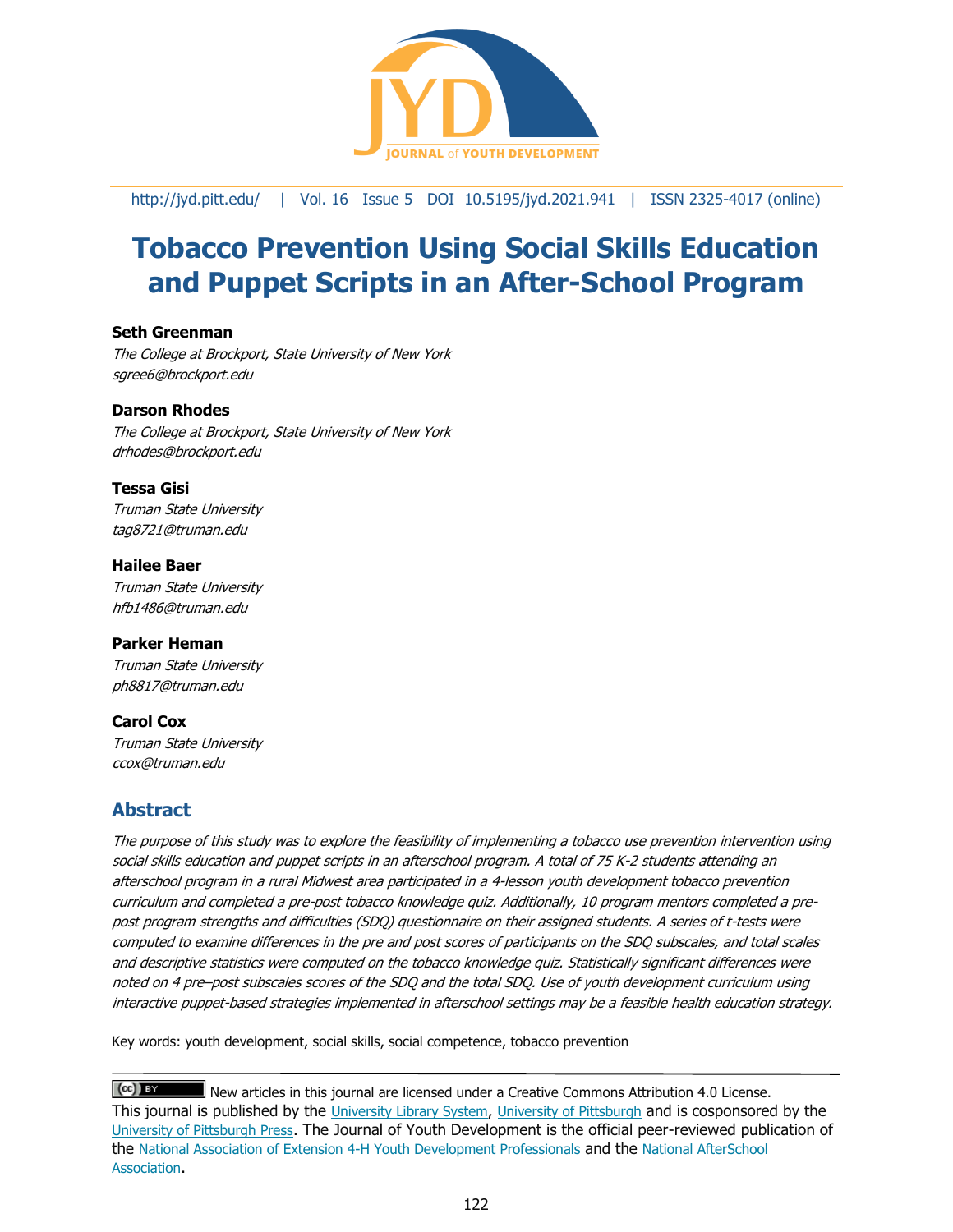# **Introduction**

Tobacco product use (e.g., cigarettes, hookahs, smokeless tobacco, e-cigarettes) usually starts in youth, and earlier onset of the behavior is related to greater health risk (Centers for Disease Control and Prevention [CDC], 2020). Recent surveys note that 7% of middle school students and 20% of high school students have used any type of tobacco in the past month. In 2016, almost four million secondary school students reported using tobacco with about half reporting use of at least two types of products. Sustained efforts and strategies are recommended to deter youth tobacco use (Jamal et al., 2017).

Elementary school is an important developmental time for cognitive and social skill acquisition. In this transition period, children are more aware of their physical and social environment (DelGiudice, 2017). Specifically, during these early academic years, students are expected to acquire cognitive regulation skills to attain goals, follow teacher directions, and problem-solve. In order to build positive social relationships, children must also transition from recognizing their own emotions to demonstrating empathy for others. Social skills take on a more important role as students use their cognitive and emotional self-regulation skills to navigate social situations with peers and adults (S. Jones et al., 2017). Because perceptions about tobacco and other substance use are formed early on, prevention-intervention programming should start early in a student's school career (Faggiano et al., 2014) to help decrease risk factors for later substance use. For example, for males of lower socioeconomic status, childhood risk factors were indirectly associated with substance abusing behaviors in adolescence (Sitnick et al., 2013).

## **Tobacco Use Prevention Programs**

School-based, universal substance-use prevention interventions have been used to reduce risk factors for later substance-use behaviors in youth. For example, a school-based prevention intervention for low-income, urban elementary students did seem to reduce future drug use in high-risk, male participants (Kellam et al, 2014). Nationally, most schools provide substance-use prevention education as part of their instructional standards, and most elementary school programs focus on social skill-building approaches. However, much curricular content was found not to be evidence-based (Bruckner et al., 2014). Reviews were mixed on the effects of those school-based interventions on substance-use prevention and reduction. For elementary-level students, self-regulation, academic skills, and interpersonal or social skills are their developmental challenges. Therefore, universal prevention interventions that focus on social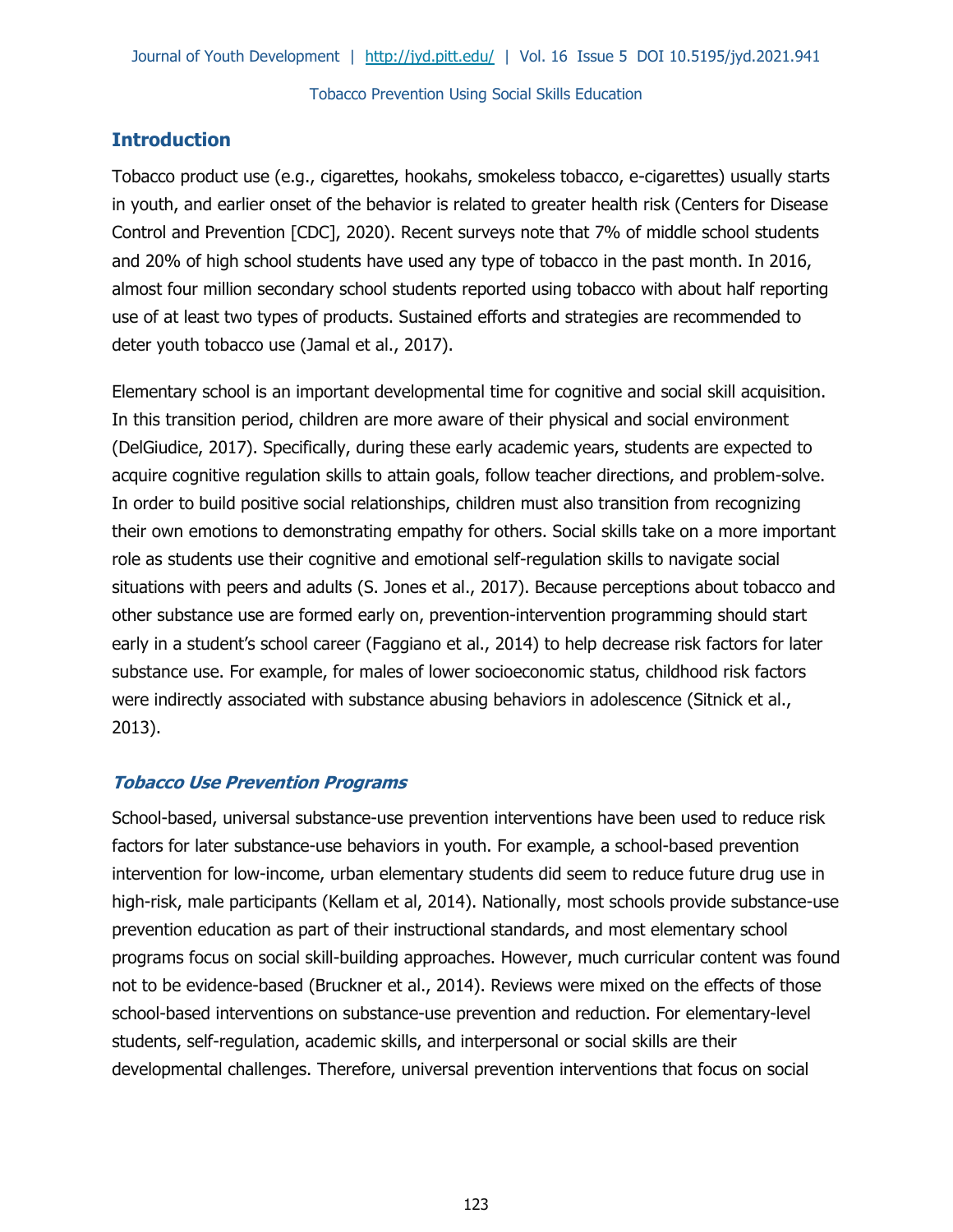skills, problem solving, and self-regulation of emotions seemed to be most effective for most elementary students (Onrust et al., 2016).

Effectiveness of school-based tobacco use prevention curricula was reviewed for never-smokers including elementary-level students, and smoking onset was decreased in long-term follow-up for participants. Those curricula with a social skills emphasis and taught by adults had a positive effect on tobacco use prevention, possibly due to the emphasis on decision-making skills, interpersonal skill acquisition, and self-regulation skills (Thomas et al., 2015). In a review, school-based prevention interventions that included skills training seem to be more effective than education-only programs (Stockings et al., 2016), and those with a social–emotional focus have shown some promise in reducing health risk factors (Sancassiani, 2015). Similarly, for any drug use in middle school students, school-based interventions that included social skills training showed some effectiveness for prevention (Faggiano et al., 2014).

# **Positive Youth Development and Social Skills Education**

The opportunity exists, therefore, for prevention interventions that emphasize positive youth development including social skills education to capitalize on this developmental period. Support for this approach is broadly represented through Lerner and Lerner's 5 Cs Model of Positive Youth Development and the Search Institute's 40 Developmental Assessments Model (Harvard University, n.d. & Search Institute, 2021). The 5 Cs model focuses on building competence, confidence, connection, character, caring/compassion which, when successfully fostered, lead to a sixth C, contribution (Harvard University, n.d.). This model has been implemented with positive results within the context of the 4-H program and demonstrated favorable results regarding youth avoiding risk behaviors and excelling academically (Tufts University, 2012). In the 40 Developmental Assets model, half of the assets focus on external supports while the other half are internal assets that reflect pro-social skills, commitments, and values (Search Institute, 2021). In one study, social skill levels of low-income kindergarten students were related to later risk for substance use in secondary school (D. E. Jones et al., 2015). For older youth in another study, teen smoking behavior was related to anti-social behaviors in a large, diverse group of adolescents. Accordingly, it seems that interventions that aim to decrease antisocial, bullying, and other difficult behaviors may affect future smoking behaviors (Turbin et al., 2017).

Positive youth development programming, a strengths-based approach to increasing substanceuse prevention and mental health protective factors in youth, has been delivered in both community and school settings. In a review, however, instructor training, training resources,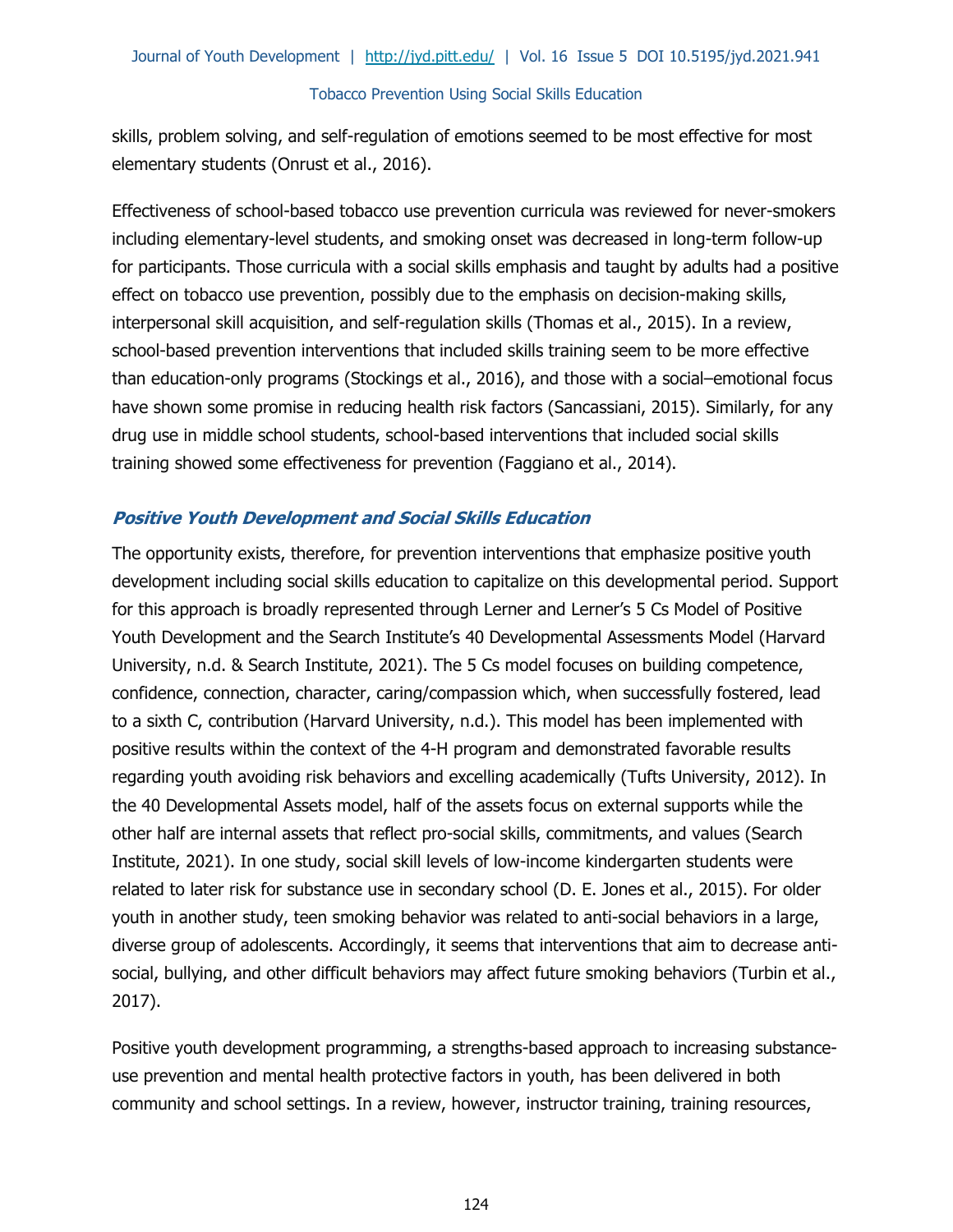and instructor attitude—as capacity-building strategies for intervention implementers—may influence effective intervention implementation (Leeman et al., 2015). Overall, curriculum-based interventions that included social skills and social–emotional education improved participant emotional self-regulation (Curran & Wexler, 2017). The positive youth development approach can buffer social and environmental risk factors, such as peer pressure to use tobacco and other substances, by providing youth the opportunity to learn and practice self-regulation and pro-social skills (Bonell et al., 2016). The life skills approach to prevention education also encompasses programming to improve participant social skills, social-emotional competence, self-regulation/management, and drug resistance skills. Considered an effective strategy in both the long and short term, life skills-based interventions work by improving participant resilience through social skills mastery. Specifically for elementary students, effective programs use active-learning techniques to teach interpersonal as well as drug resistance skills (Botvin & Griffin, 2015).

In an analysis, school-based social-emotional interventions improved elementary and secondary student participants' social skills and overall health (Taylor et al., 2017). For those elementary students who fell behind their peers in social skill development, social–emotional skills education significantly improved their teacher-reported social skill levels (Low et al., 2015). In addition, an early analysis of social skills education and social–emotional learning interventions currently being employed in substance-use prevention initiatives indicates a cost benefit (Belfield et al., 2015). Higher abilities to identify and understand their and others' emotional states seems to be related to more pro-social behavior in pre-school and elementary schoolaged children (Imuta et al., 2016). Social skills education interventions with an emphasis on accurate interpretation of other's emotions did seem to improve those skills in participants. Longer lessons included in interventions of shorter length showed the most improvements in participant social skills (Hoffman et al., 2016). In addition, approaches teaching self-regulation of emotions for children and youth demonstrated effectiveness not only on self-regulating behaviors but also on decreased substance use in participants. Most interventions of this type were curriculum-based with accompanying instructor training and were used effectively in both school and community settings (Pandey et al., 2018).

# **Social Skills Education in the After-School Setting**

Because social skills education has demonstrated some success when used in school and community settings, the after-school setting may be an appropriate setting for programming. Lack of adult supervision while spending considerable time with peers during out-of-school time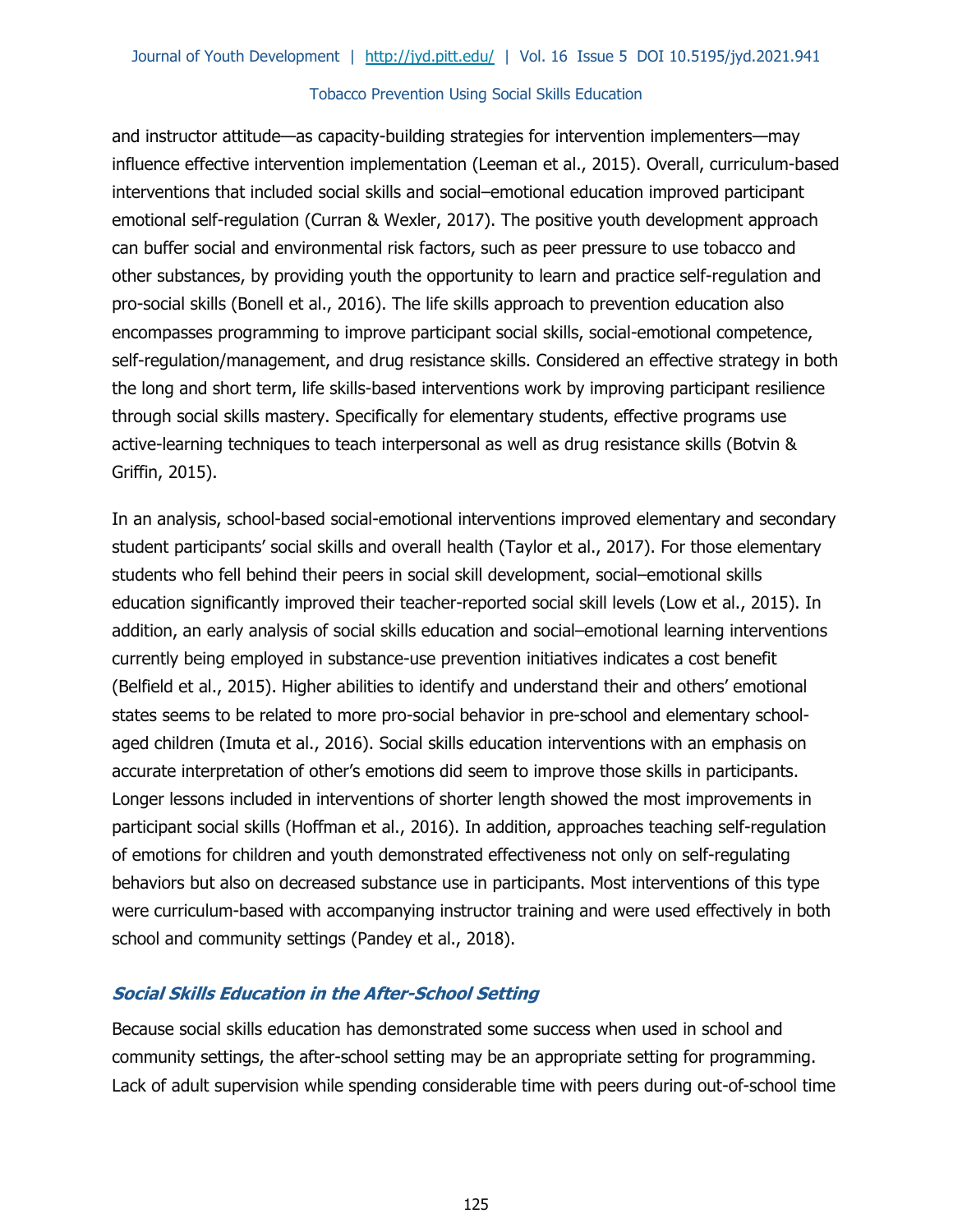increases risk of tobacco use and of higher levels of tobacco use for adolescents. Programs to reduce unsupervised time in the out-of-school setting have been recommended to help reduce substance use (K. T. H. Lee & Vandell, 2015). In a review, out-of-school-based interventions using social skills and communication strategies were deemed an effective prevention approach (Duncan et al., 2018). A curriculum-based life skills intervention was also implemented in an out-of-school setting. Elementary-level participants improved their smoke-free attitudes as well as their self-regulation and social skills (Tymes et al., 2016).

Drama-based educational strategies have been shown over the years to positively affect participant academic performance, especially when an adult was the instructor, there were multiple lessons in the curriculum, and the lessons were integrated into the school curriculum (B. K. Lee et al., 2015). Puppets have been used in health and healthcare education by educators and nurses to teach children about health topics through play. In the clinical setting, puppet simulation has been used by nurses to educate pediatric patients about medical procedures and to help calm their fears (Tilbrook et al., 2017; Reid-Searl et al., 2017). Puppet play through puppet shows has also been demonstrated to have some promising positive effects on elementary students' knowledge and attitudes towards people with disabilities (Dunst, 2012, 2014). For health education, puppets have improved elementary student knowledge and awareness of stroke (Sharkey et al., 2016).

# **Program Purpose**

Beliefs about tobacco and other substance use are formed early in childhood; therefore, prevention education should start early in a student's school career (Faggiano et al., 2014). Because elementary-aged students' main developmental tasks include cognitive and social skill acquisition, prevention interventions emphasizing social skills education can take advantage of this developmental phase. School-based social-emotional skills education was found to have some success in improving elementary student social skills and general health (Taylor et al., 2017), and teaching emotional self-regulation skills decreased substance use in elementarylevel participants (Pandey et al., 2018; Onrust et al., 2016). With demonstrated success in schools, social skills education for prevention may be applicable for use in the after-school setting. For elementary students, using puppet play as a teaching strategy was shown to influence some knowledge and attitudes (Dunst, 2012, 2014). Therefore, Tobacco Tips, a tobacco use prevention intervention using social skills education and puppet scripts, was implemented as a preliminary pilot project to explore the feasibility of this type of program in the after-school setting.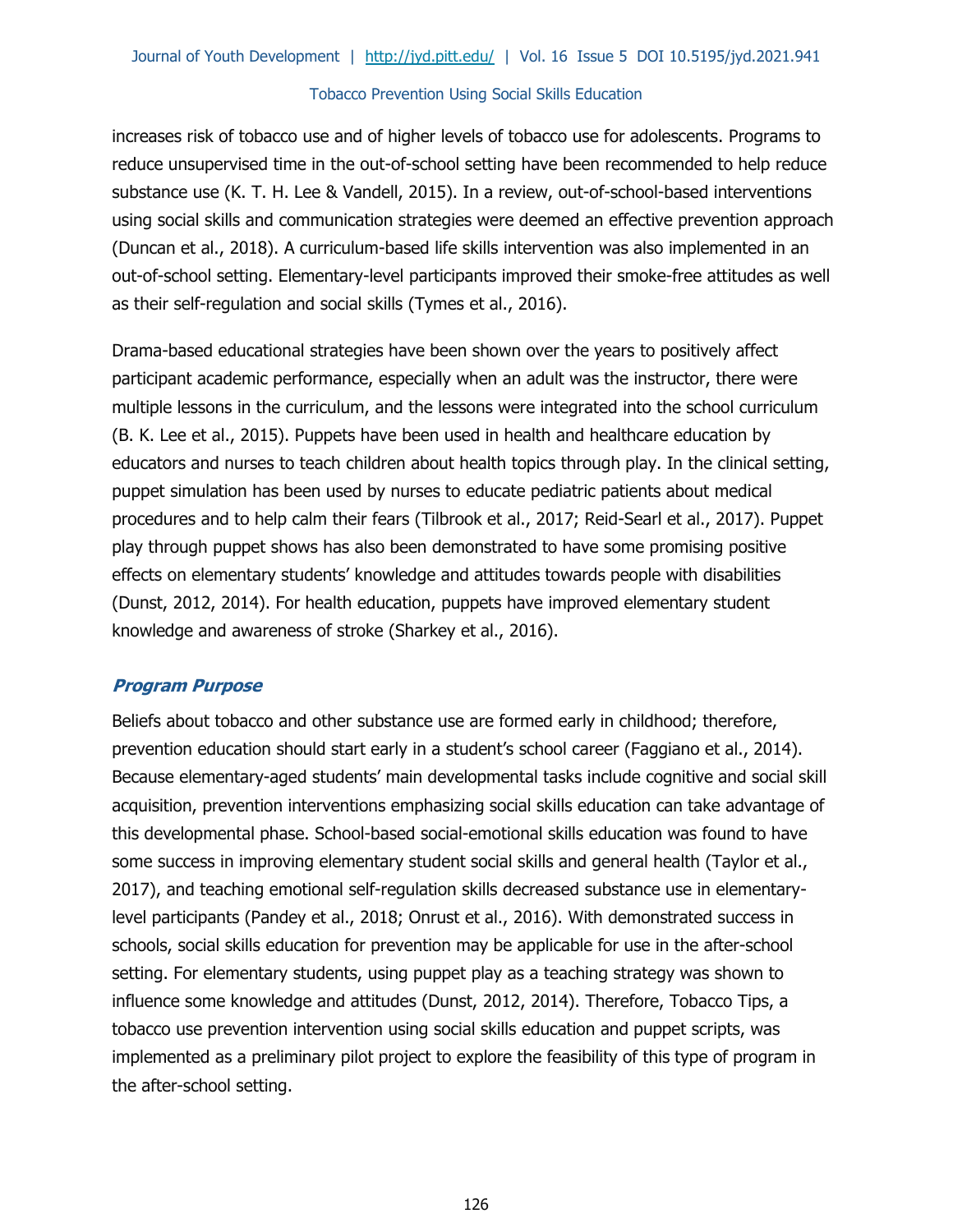# **Methods**

# **Participants**

All 10 after-school program mentors at a youth-serving agency in a rural county in the Midwest were asked to participate in the study portion of the program, and all consented to participate. All were White, all but one were female, and all were between the ages of 18 and 22 years old.

All 75 elementary school-aged children attending the after-school program at a youth-serving agency in a rural county in the Midwest were also asked to participate in the study portion of the program. All received parent/guardian consent and gave assent to participate. Participants were 10 children in kindergarten (four boys, six girls; 100% White), 38 children in first grade (20 boys, 18 girls; 89% White), and 27 children in second grade (15 boys, 12 girls; 92.5% White).

# **Instruments**

The Strengths and Difficulties Questionnaire ([SDQ]; California Evidence-based Clearinghouse for Child Welfare, 2015), with strong psychometrics, was used by the after-school program mentors to rate child participants on their pro-social behaviors before and after attending the Tobacco Tips intervention. The questionnaire poses five questions or statements in each of five behavior categories: emotional problems, conduct problems, hyperactivity, peer problems, and pro-social. Examples of attributes rated include "Often loses temper"; "Generally liked by other children"; "Often offers to help others"; and "Easily distracted, concentration wanders." Parents or teachers rate the truth of each statement 0 *(not true)*, 1 (somewhat true), or 2 (certainly true) for each child.

The Tobacco Tips Evaluation (Mercer County Behavioral Health Commission, 2017), a 10-item true/false quiz accompanying the Tobacco Tips curriculum was used to assess participant preand post-intervention tobacco prevention knowledge. Based on curricular content, the quiz covered the health dangers of tobacco and second-hand smoke as well as tobacco advertising. Items included "It is harmful to breathe secondhand smoke," "Smoking can cause heart disease," and "Nicotine is the addictive drug in cigarettes." The brief written quiz with content validity is scored using the percentage of correct answers.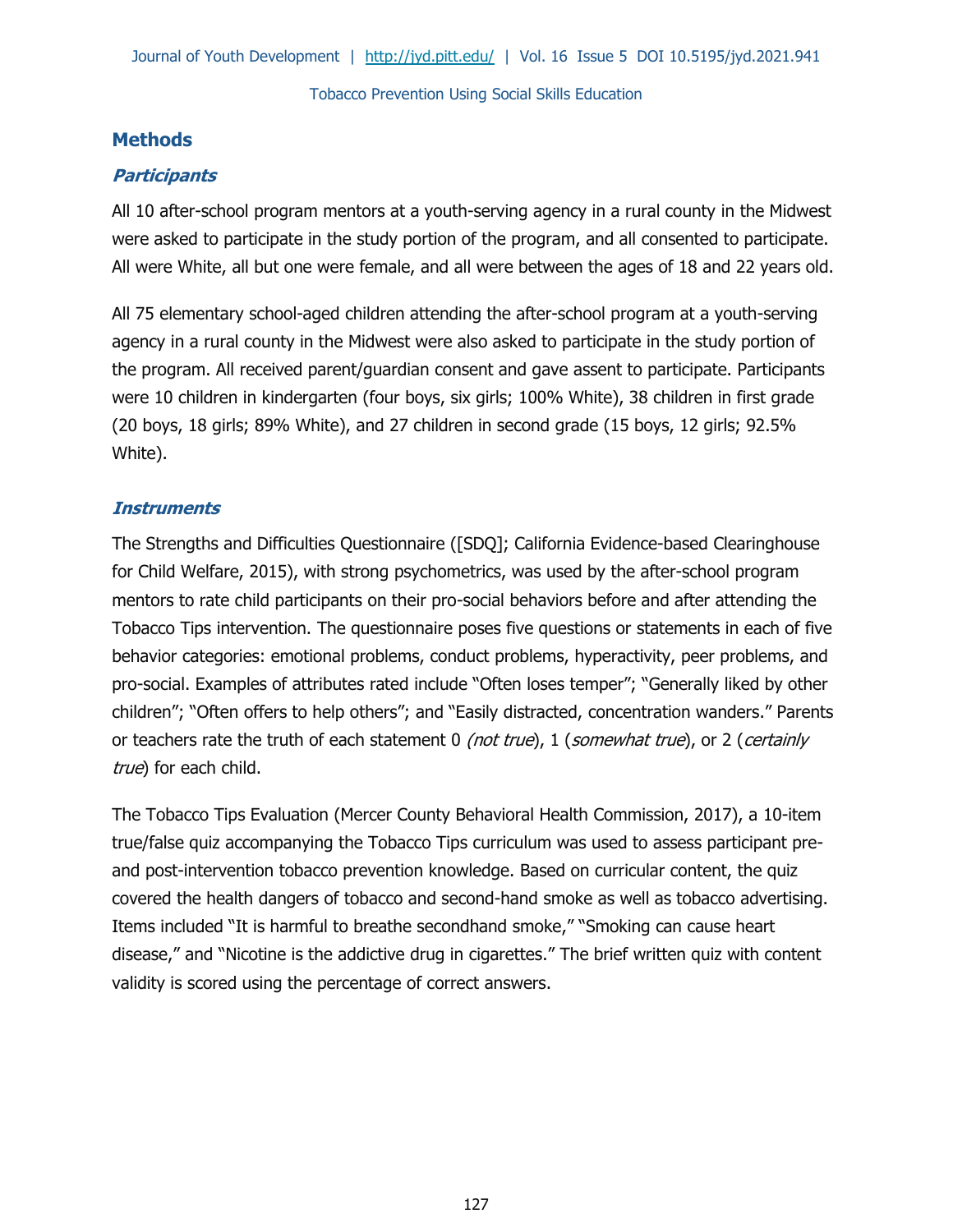# **Innovative Program**

Tobacco Tips, a tobacco use prevention intervention for elementary-aged students, uses social skills education and puppet scripts as a creative approach to encourage healthy lifestyle behaviors. The curriculum can be obtained by contacting Mercer County Behavioral Health Commission, Inc. (http://www.mercercountybhc.org/home-page/contact/). The active-learning intervention seeks to increase participant knowledge of tobacco use risk and foster pro-social behaviors, specifically the 5 Cs (Harvard University, n.d.), through participant interaction with puppet characters. The developmentally appropriate lessons tell a short tobacco prevention story narrated by Arnold the Farmer, the puppet character who opens and closes each lesson. Several unique characters with distinct personalities live on his pond: Tad Pole, youngest with many questions; Buddy Beaver, good decision-maker; Clay-Ton Crab, instigator with low selfesteem; Handy Gander, problem-solver; Daisy Duck, active listener and good friend to all; Freddie Fish, makes poor choices to "fit in"; Merry Mermaid, pond gossip; and Bull Frog, wise and humble. The characters along with the Tobacco Tips program instructors are shown in Figure 1. Students choose their puppet (taking turns each lesson so all who desire can participate), come to the front of the room as the "stage," and move and gesture their puppet as trained community volunteers stand behind them and voice the puppets' scripted statements. Volunteers use specific speech rhythms to demonstrate each puppet character's unique traits during the show. Lesson format includes an anticipatory set, scripted, manualized lessons for the puppet shows, and follow-up activities for student knowledge and skill application (Mercer County Behavioral Health Commission, 2017).

The characters in the story learn an important prevention lesson after finding a pack of cigarettes near the pond! During Lesson 1, "Just the Facts, Man," Handy and Buddy discover some cigarettes and decide whether to try them as the other characters demonstrate critical thinking skills and competence/confidence in response. Reasons not to smoke, harmful effects of tobacco, and a smoke-free activity are covered. In Lesson 2, "Caring Means Sharing," Daisy and Tad wish to know how to talk with their parents about quitting smoking as all learn how to teach others about the dangers of tobacco use through connection and character. Students discuss healthy coping, emotional regulation, and tobacco awareness, and make an antitobacco poster project. In Lesson 3, "Scared Silly," Tad is offered cigarettes by some older students, and the other characters assist him with refusal skill tips by demonstrating caring. Coping with peer pressure, a balloon activity, and trouble tips are communicated. During Lesson 4, "We All Can Help," Buddy presents a tobacco use prevention peer-teaching lesson (contribution) for younger students as the other characters help him practice. Reasons not to smoke, a fabulous facts activity, and a crossword puzzle are shown (Mercer County Behavioral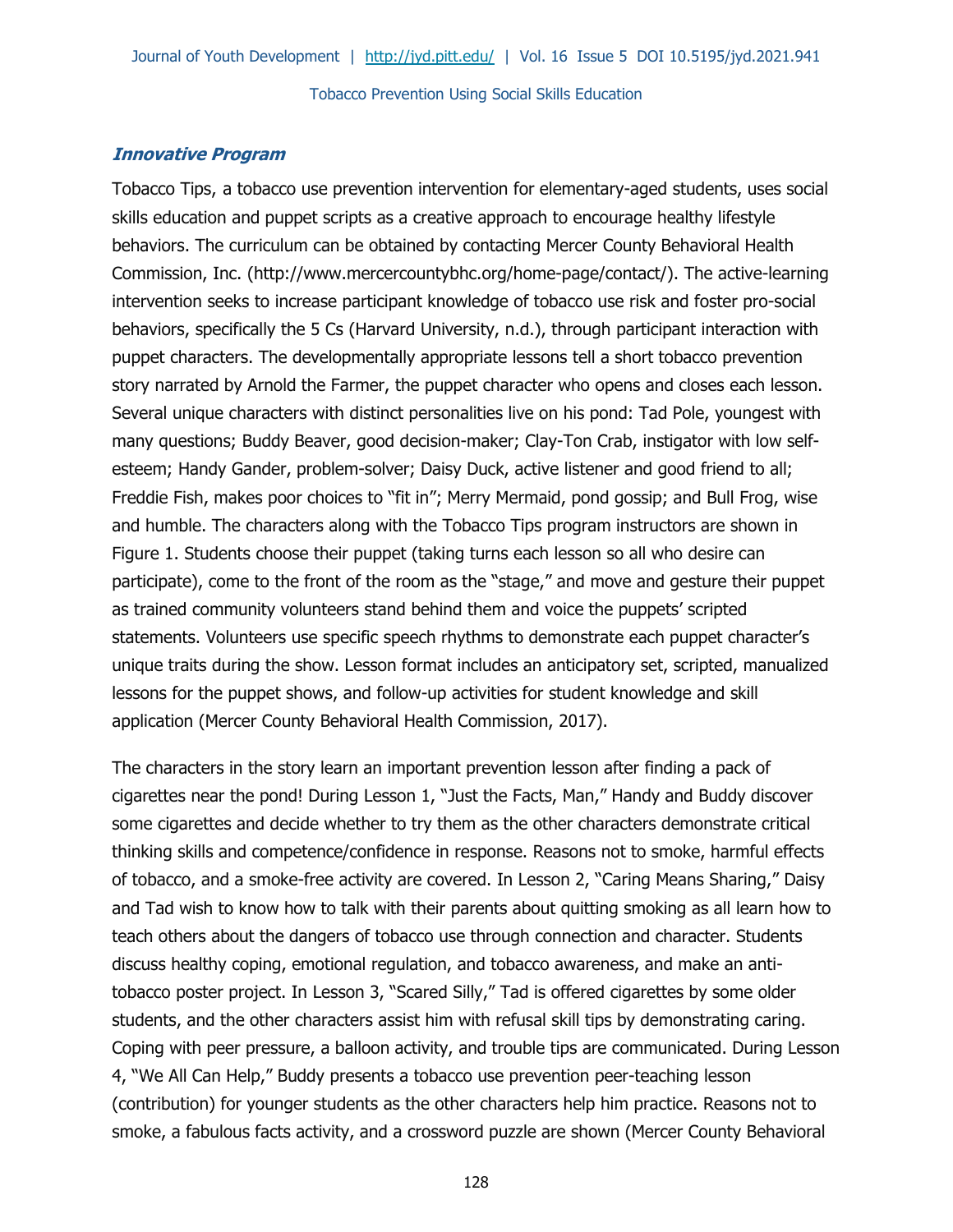Health Commission, 2017). As an early, pro-active intervention, Tobacco Tips used in the afterschool setting can support school-based efforts. The intervention also follows best practices and guiding principles for positive youth development (Shek et al., 2019). For example, students are active as puppeteers as well as being able to interact with the puppets, sing along and participate in the lesson-reinforcing songs and activities, or just watch the show. Interactions with puppets focus on which decisions to make, how to teach others, making creative projects, and role-playing real situations. With a variety of ways to be involved in a program with a consistent structure, all students can be included in learning about protective factors, emotional regulation, and social skills application. Community volunteers are integrated into the program to provide positive interaction and small group support (Shek et al., 2019).



## **Figure 1. Tobacco Tips Program Instructors Shown With Cast of Puppet Characters**

Back row, left to right: Handy Gander, Daisy Duck, Merry Mermaid, Bull Frog, and Freddie Fish. Front row, left to right: Tad Pole, Buddy Beaver, Clay-Ton Crab, and Arnold the Farmer.

# **Procedure**

During fall 2019 and after Institutional Review Board approval, all after-school program mentors completed and returned to the researcher the confidential pre-SDQ and post-SDQ for each participant in their group 1 week before the first Tobacco Tips lesson and 1 week after the last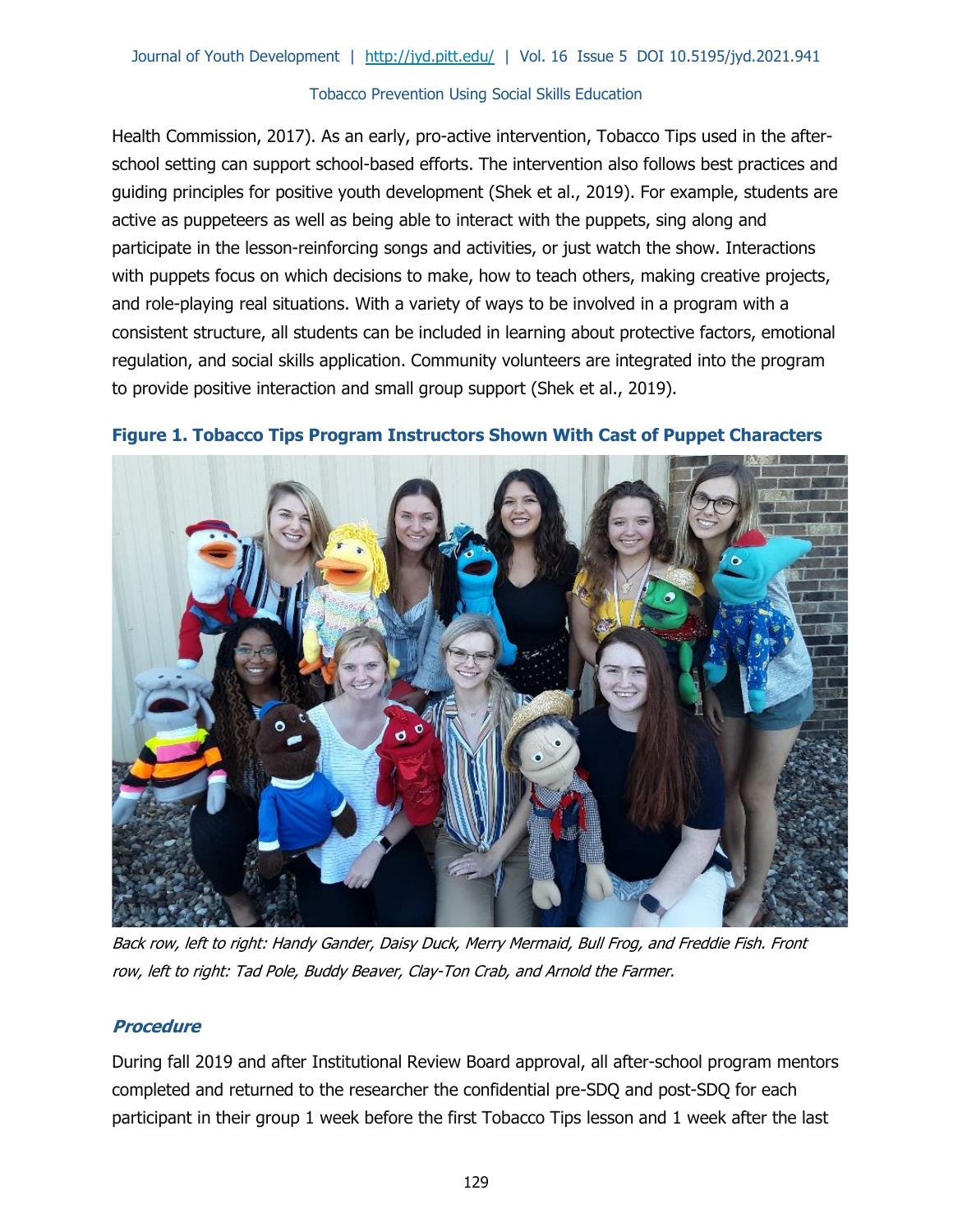lesson, respectively. Mentors recorded pre/post data for each student so that it could be matched accordingly during analysis. All student participants completed and returned to the researcher the confidential pre-program quiz immediately before the first Tobacco Tips lesson and the post-quiz immediately after the last lesson. Knowledge tests completed by the students contained no identifying information and could not be matched for pre and post measures.

The SDQ was comprised of five subscales: conduct problems, hyperactivity, emotional problems, peer problems, and pro-social. Additionally, conduct problems and hyperactivity items collectively made up the externalizing scale, and emotional problems and peer problems made up the internalizing scale. A total difficulties scale was comprised of all the subscales except the pro-social subscale. Each item had three options scored as follows: not true, somewhat true, certainly true; items were coded and reverse-coded appropriately. A total difficulties score was created from the sum of four of the five categories (except pro-social) with a score range between 0 and 40. An externalizing subscale score (possible scores 0 to 20) was created by summing the conduct problems and hyperactivity subscales. An internalizing subscale score (possible scores 0 to 20) was created by summing the emotional problems and peer problems subscales. Missing items resulted in a score not being computed for that participant. Cronbach alphas were computed for all subscale and scales for pre and post measures and ranged from 0.57 to 0.92. See Table 1.

| <b>Subscale or scale</b>      | Pretest a | <b>Posttest a</b> |  |  |  |  |  |
|-------------------------------|-----------|-------------------|--|--|--|--|--|
| Conduct problems (subscale)   | 0.85      | 0.89              |  |  |  |  |  |
| Hyperactivity (subscale)      | 0.83      | 0.89              |  |  |  |  |  |
| Emotional problems (subscale) | 0.57      | 0.73              |  |  |  |  |  |
| Peer problems (subscale)      | 0.55      | 0.74              |  |  |  |  |  |
| Prosocial (subscale)          | 0.80      | 0.89              |  |  |  |  |  |
| Externalizing scale           | 0.89      | 0.92              |  |  |  |  |  |
| Internalizing scale           | 0.72      | 0.81              |  |  |  |  |  |
| Total difficulties scale      | 0.81      | 0.91              |  |  |  |  |  |

# **Table 1. Cronbach Alphas for SDQ Subscales and Scales at Pre and Post Measurement**

The 10-item true–false Tobacco Tips knowledge quiz responses were coded as 1 (*correct*) or 0 *(incorrect*). A total score was computed by summing all items. Items that were left blank were coded as incorrect.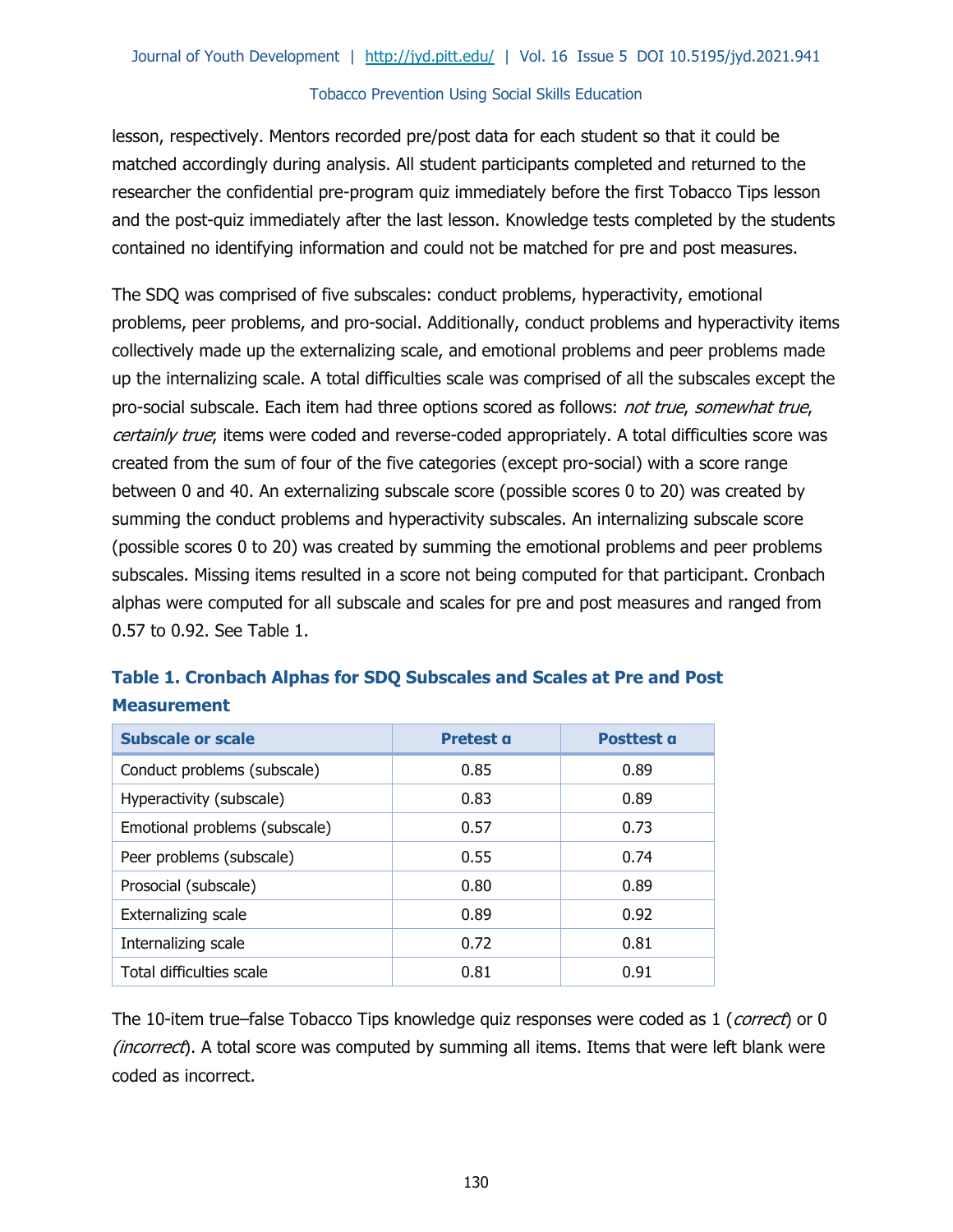Two weeks before teaching the lessons, all six community substance-use prevention coalition members who volunteered to teach the curriculum in the agency's after-school program were trained by a certified health education specialist following the training manual (Mercer County Behavioral Health Commission, 2017). The 6-hour training was conducted over three afternoons and involved a curricular overview and goals, presentation skills, an introduction to puppetry skills and the puppet personalities, and lesson presentation practice. One 45-minute manualized lesson was delivered by teaching pairs to each grade level over 4 weeks. Each lesson was formatted to include small group, topic-based, interactive educational activity(ies) followed by the puppet show (participants act out the scene with the puppets as the teachers narrate) emphasizing that topic and concluding with a summary and preview of the next lesson.

## **Analysis**

For the SDQ, pre and post data were appropriately matched for each student and paired samples *t*-tests were computed on the five separate subscale scores, the externalizing scores, the internalizing scores, and the total difficulties scores. Pre and post knowledge tests could not be matched for the Tobacco Tips evaluations, as the organization where the study took place would not allow identifying information of any kind to be captured on the students' tests. As such, only descriptive statistics were computed on the pre and post knowledge tests.

## **Results**

All students ( $n = 75$ ) and mentors ( $n = 10$ ) participated in the study from beginning to end (from pre-program test to post-program test). Skewness and kurtosis were computed on the SDQ total difficulties scores at pre and post measures. At pre-program measure, skewness was 0.47 ( $SE = 0.28$ ) and kurtosis was -0.10 ( $SE = 0.55$ ). At post-program measure, skewness was 1.29 ( $SE = 0.28$ ) and kurtosis was 1.04 ( $SE = 0.55$ ). For the SDQ, three of the five paired samples *t*-tests computed on the subscales were found to be statistically significant. These included the subscales for conduct problems, hyperactivity, and pro-social. Participant results for the conduct problems subscale of the SDQ were significantly lower in post-program test scores than in pre-test scores. Post-program test scores for the hyperactivity subscale also were significantly lower than pre-program test scores. For the pro-social subscale, participant results were significantly higher post-program than pre-program. Posttests in the emotional problems subscale were not significantly different than pretest scores. Likewise, post scores for the peer problems subscale were not significantly different than pre scores.

In addition to the subscales above, statistically significant differences for the externalizing scale and the total difficulties scale were noted. For the externalizing scale, post scores were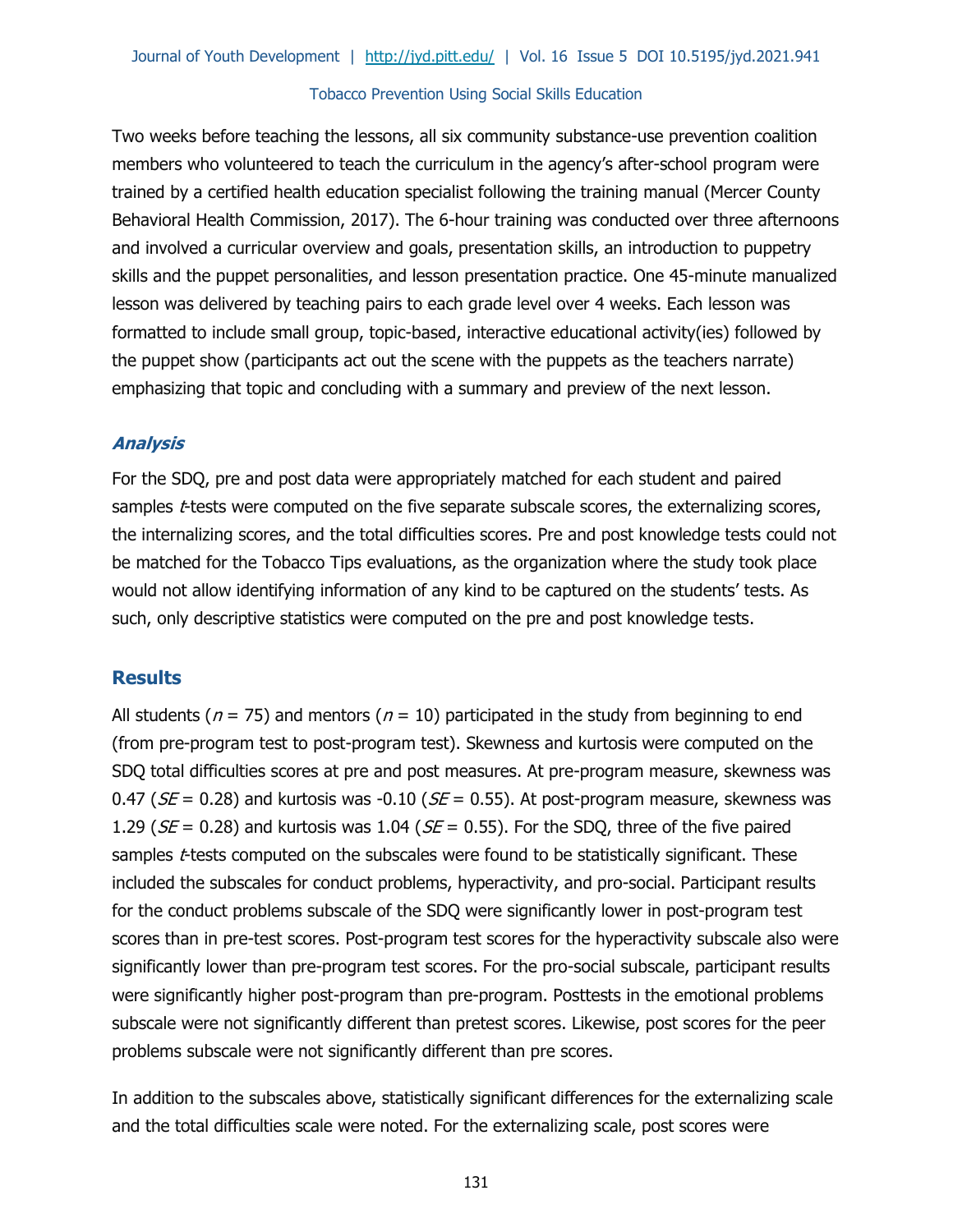significantly lower than pre scores. Similarly, post scores of the total difficulties scale were significantly lower than pre scores. Lower scores reflect lower perceived externalizing problems and total difficulties. Finally, the Internalizing subscale post scores were not significantly different than pre scores. See Table 2. Pre- and post-intervention means, standard deviations, and *t*-test results for the five subscales and the externalizing, internalizing, and total difficulty scales are summarized in Table 2.

The Tobacco Tips evaluation (i.e., the knowledge test) was completed pre- and postintervention with post scores higher ( $M = 8.37$ ,  $SD = 1.48$ ) than those completed before the intervention ( $M = 6.96$ ,  $SD = 1.35$ ). Higher scores reflect greater knowledge. At preintervention measure, skewness was 0.02 ( $SE = 0.32$ ) and kurtosis was -1.16 ( $SE = 0.63$ ). At post-measure, skewness was -1.04 ( $SE = 0.31$ ) and kurtosis was 0.21 ( $SE = 0.61$ ).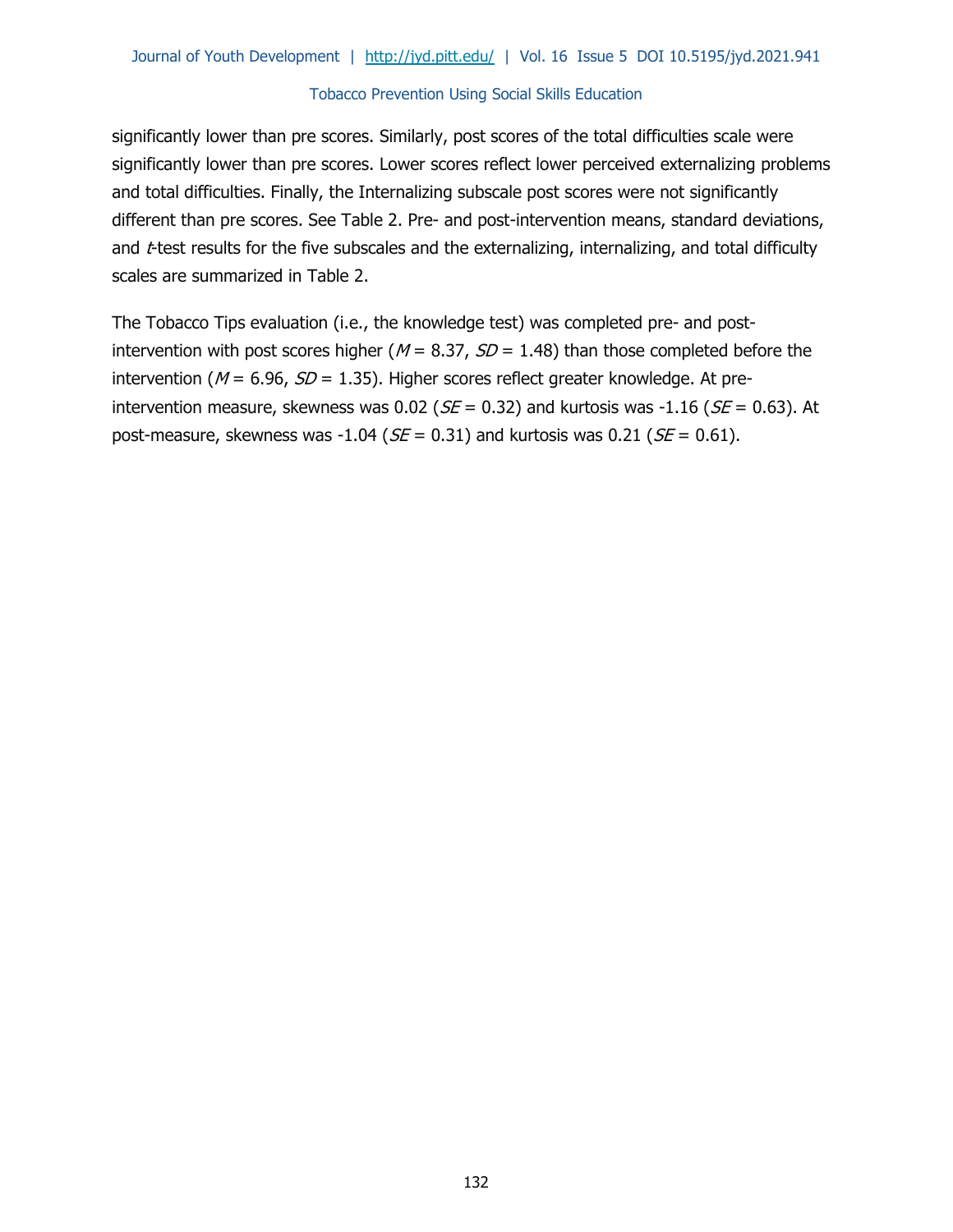| <b>Subscale or scale</b>        | $\mathbf n$ | <b>Pre mean</b> | Pre SD | <b>Post mean</b> | Post SD | df |          | Cohen's d |
|---------------------------------|-------------|-----------------|--------|------------------|---------|----|----------|-----------|
| Conduct Problems (subscale)     | 74          | 1.80            | 2.05   | 1.39             | 2.14    | 73 | $2.34*$  | 0.19      |
| Hyperactivity (subscale)        | 75          | 4.84            | 2.91   | 3.31             | 3.10    | 74 | $4.25*$  | 0.51      |
| Emotional Problems (subscale)   | 75          | 1.17            | 1.43   | 0.75             | 1.49    | 74 | 2.00     | 0.29      |
| Peer Problems (subscale)        | 74          | 1.96            | 1.69   | 1.54             | 1.99    | 73 | 1.67     | 0.23      |
| Prosocial (subscale)            | 75          | 5.55            | 2.42   | 6.71             | 2.85    | 74 | $-3.63*$ | $-0.44$   |
| <b>Externalizing Scale</b>      | 74          | 6.68            | 4.61   | 4.70             | 4.92    | 73 | $4.37*$  | 0.42      |
| <b>Internalizing Scale</b>      | 74          | 3.12            | 2.79   | 2.28             | 3.08    | 73 | 2.00     | 0.29      |
| <b>Total Difficulties Scale</b> | 73          | 9.90            | 5.55   | 7.07             | 7.19    | 72 | $3.90*$  | 0.44      |

## **Table 2. Paired Samples t-Test Results for the Strength and Difficulties Questionnaire Scales and Subscales**

 $*p < .05$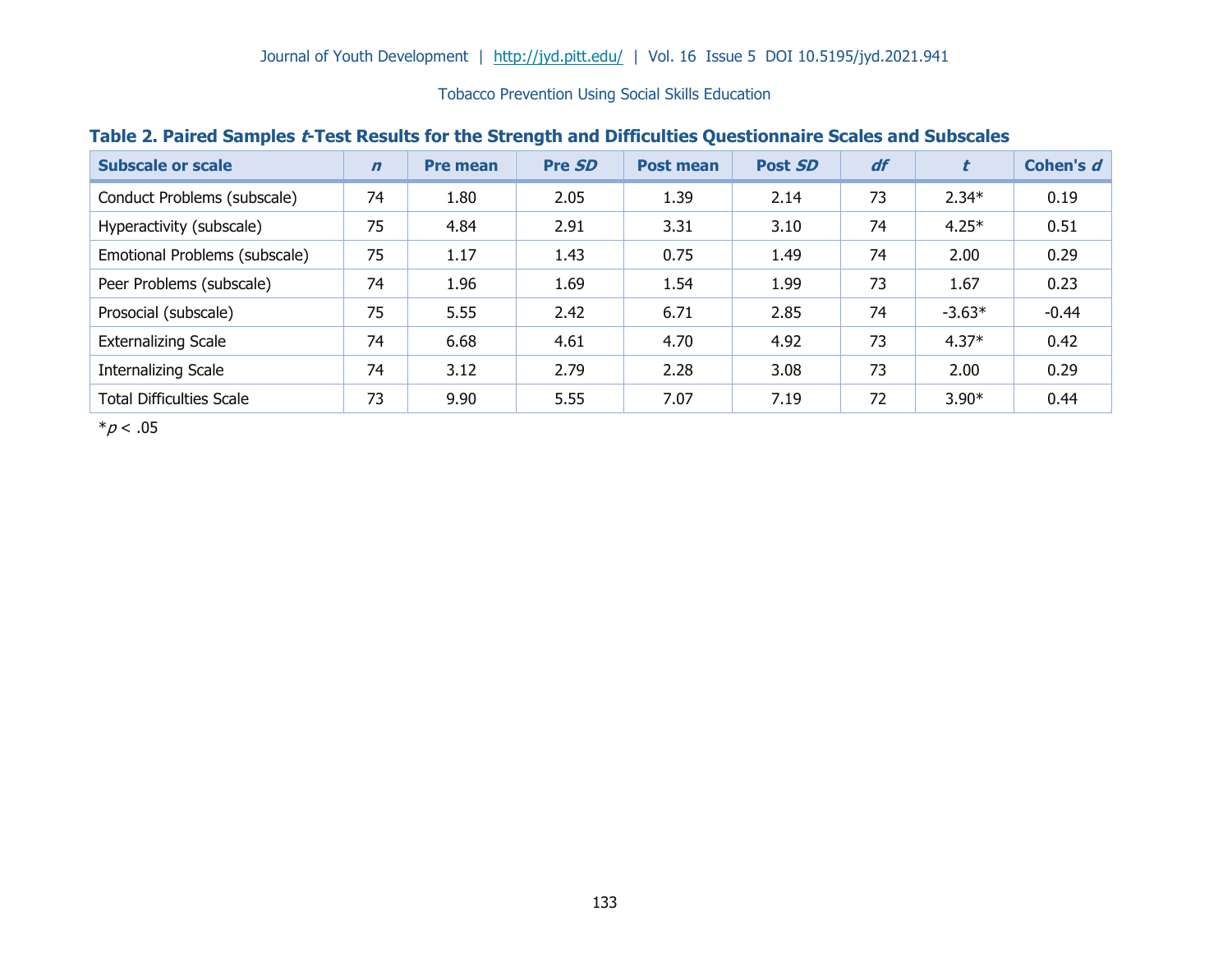## **Discussion**

Tobacco Tips, an innovative social skills and puppet-based, tobacco-use prevention intervention, was implemented as a preliminary pilot project to explore the feasibility of this type of program in the after-school setting. Data provide very preliminary evidence of intervention impact and feasibility; however, no comparison group was used, and only SDQ data were matched. Pre– post knowledge scores could not be matched. Therefore, all results should be interpreted in light of these limitations. Posttest results of the Tobacco Tips intervention indicate potential positive shifts in social skills and prevention knowledge among the 75 elementary student participants. Significantly lower posttest scores in the total difficulties scale, externalizing subscale, conduct problems subscale, and hyperactivity subscale indicate that the program may support social-emotional development through a reduction in high-risk social behaviors. This finding is further supported by the significant increase in the pro-social subscale at posttest, indicating a positive promotion in social skills among participants. However, it should be noted that the effect size for significant differences was small to medium. Given the limited extent of this intervention, this is not necessarily surprising. Additionally, higher posttest scores among participants taking the Tobacco Tips evaluation knowledge quiz indicate that this intervention may have successfully supported an increase in student prevention knowledge related to the dangers of tobacco use, secondhand smoke, and tobacco advertising. However, the knowledge quiz results represent data trends only and do not reflect statistical differences in these means scores. With a small sample size and unmatched data, some lessons learned include the importance of working with community partners to develop a plan to match student knowledge data utilizing a strategy with which they are comfortable, and consideration of strategies to increase the sample size, such as including additional after-school programs in the study.

These program outcomes align with previous findings on the effectiveness of using positive youth development curricula, life skills-based interventions, and drama-based educational strategies to support social skill development and drug resistance skills (Botvin & Griffin, 2015; Curran & Wexler, 2017; B. K. Lee et al., 2015). Targeting the social and developmental needs of elementary students, the Tobacco Tips intervention followed a curriculum of interactive activities to promote self-regulation and pro-social behaviors. These activities were then reinforced through active learning techniques utilizing the strategy of playing with puppets. Adding to previous research that puppet play promotes positive knowledge acquisition related to disabilities and stroke awareness, this study indicates that puppet play may also be an effective strategy for social skill building and substance-use prevention among elementary students (Dunst, 2012, 2014; Sharkey et al., 2016).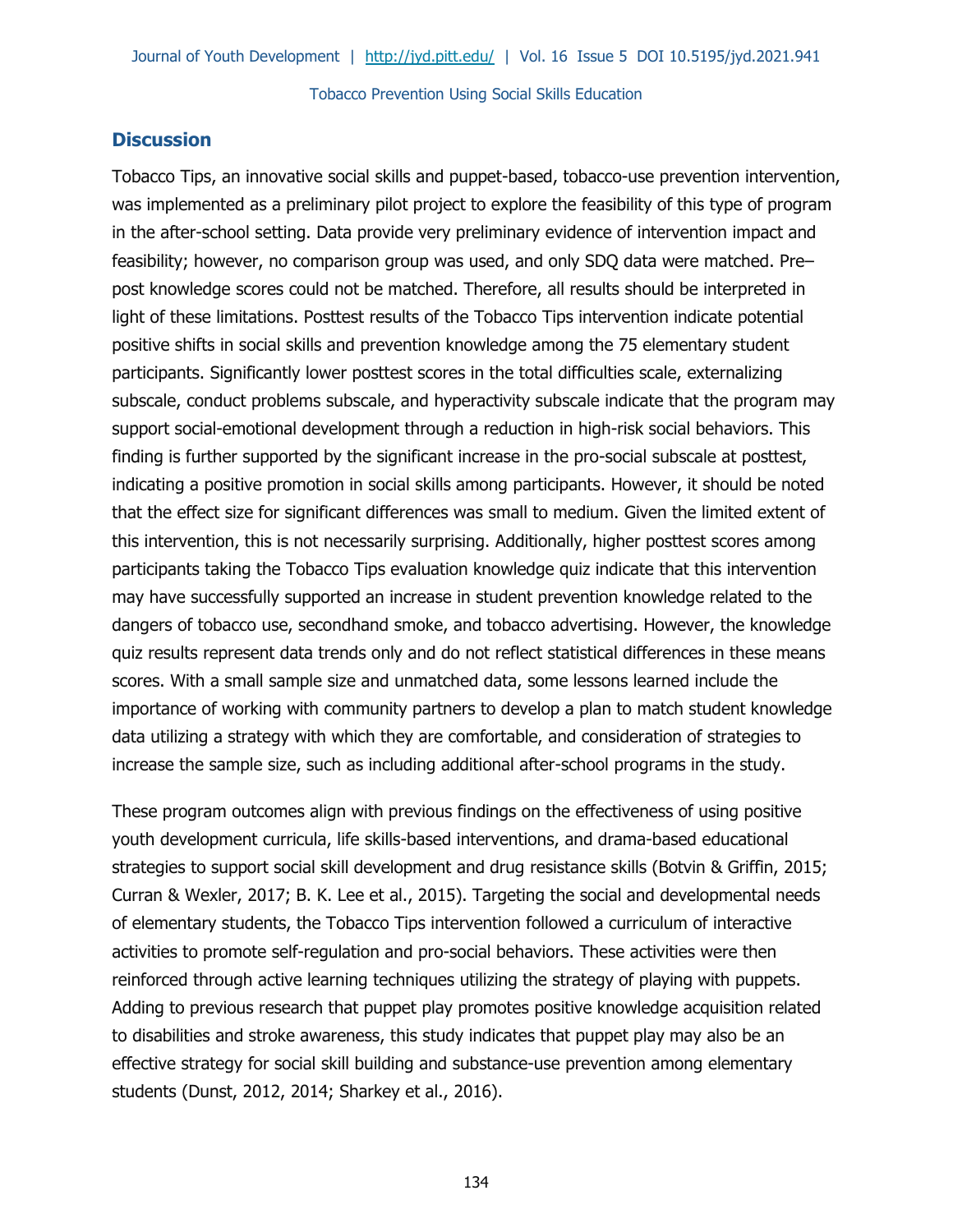This study also demonstrates that after-school program settings may be an effective venue for social skills and tobacco use prevention education among elementary students. Previous studies identified school-based interventions as successful in social-emotional learning and health development (R. D. Taylor et al., 2017). Positive youth development curricula have also been successfully implemented in afterschool programs for school-age students in order to promote academic improvement and reduce high-risk behaviors (Jenson et al., 2018). The Tobacco Tips intervention builds upon these studies to demonstrate how curriculum-based prevention education may be successfully incorporated into an after-school program's focus on positive youth development in order to build drug use resistance skills.

# **Limitations**

While this study highlights the strengths of incorporating social skills and prevention education into an after-school program setting for elementary students, there are several limitations that must be noted. First, lesson attendance was not tracked for the 75 program participants. While the before- and after-study approach tests skill building and knowledge acquisition, it is uncertain whether lesson attendance impacted the outcomes. Second, the study did not employ a control group of comparable students; thus, it is unknown if testing effects or additional variables outside of the scope of the study may have impacted student outcomes. For example, the study did not account for possible in-school instruction or skill building that may have taken place concurrently with the after-school program curriculum. Finally, the study results should not be generalized across populations of elementary students due to the homogenous nature of the sample. The experimental group consisted of predominantly White elementary students in a rural county of the Midwest; therefore, further studies are needed to determine results in other settings with diverse populations.

## **Conclusion**

Positive youth development approaches engage youth in a constructive way to promote the developmental strengths that build resiliency for the future. The Tobacco Tips intervention provides an example of elementary-level prevention education that may be reproduced by afterschool program settings seeking to incorporate positive youth development approaches to tobacco use prevention. Considering the importance of intervention at the elementary level, this program may provide a model for early social skill building that promotes the development of drug resistance skills and the acquisition of prevention knowledge. Additionally, the use of puppet play demonstrates that interactive, drama-based learning strategies may be an effective tool in after-school programs as well as future studies of social skill prevention education.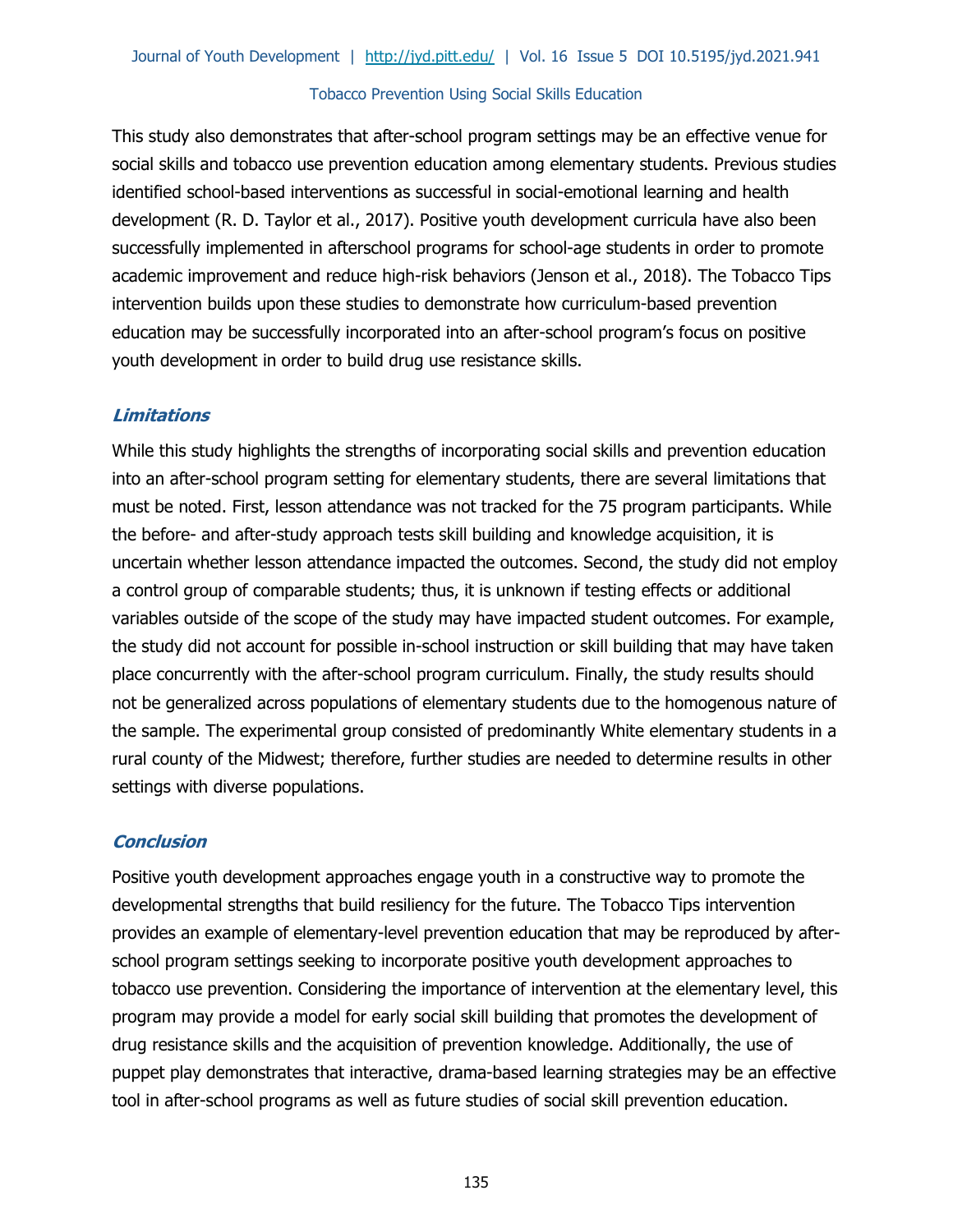While this study demonstrated significant some outcomes for participants, four recommendations emerged for future research of social skills and prevention education. First, future research should examine implementation of the Tobacco Tips intervention in after-school program settings with diverse populations in order to measure effectiveness and transferability. Additionally, future studies should incorporate a control group of participants in order to account for additional variables, particularly those introduced by school-based programming. In this way, the effectiveness of social skills and prevention education and drama-based learning strategies can be identified across populations and specific to the after-school program setting. Also, future research should be conducted that allows for pre and post knowledge scores to be appropriately matched so that definitive determinations on knowledge acquisition of tobacco use prevention and the promotion of social skills among the participants can be made. Finally, future studies should consider following elementary school participants into middle and high school in order to evaluate the relationship between program outcomes and long-term prevention.

#### **References**

- Belfield, C., Bowden, A. B., Klapp, A., Levin, H., Shand, R., & Zander, S. (2015). [The economic value of](https://doi.org/10.1017/bca.2015.55)  [social and emotional learning.](https://doi.org/10.1017/bca.2015.55) Journal of Benefit-Cost Analysis, 6(3), 508-544. (https://doi.org/10.1017/bca.2015.55)
- Bonell, C., Hinds, K., Dickson, K., Thomas, J., Fletcher, A., Murphy, S., Melendez-Torres, G. J., Bonell, C., & Campbell, R. (2016). [What is positive youth development and how might it reduce substance](https://doi.org/10.1186/s12889-016-2817-3)  [use and violence? A systematic review and synthesis of theoretical literature.](https://doi.org/10.1186/s12889-016-2817-3) BMC Public Health, 16(1). (https://doi.org/10.1186/s12889-016-2817-3)
- Botvin, G. J., & Griffin, K. W. (2015). Life skills training: A competence enhancement approach to [tobacco, alcohol, and drug use Prevention.](https://dx.doi.org/10.1037/14550-011) Handbook of Adolescent Drug Use Prevention: Research, Intervention Strategies, and Practice, 177-196. (https://dx.doi.org/10.1037/14550- 011)
- Bruckner, T. A., Domina, T., Hwang, J. K., Gerlinger, J., Carpenter, C., & Wakefield, S. (2014). [State-level](https://doi.org/10.1016/j.jadohealth.2013.07.020)  [education standards for substance use prevention programs in schools: A systematic content](https://doi.org/10.1016/j.jadohealth.2013.07.020)  [analysis](https://doi.org/10.1016/j.jadohealth.2013.07.020). Journal of Adolescent Health, 54(4), 467-473. (https://doi.org/10.1016/j.jadohealth.2013.07.020)
- California Evidence-based Clearinghouse for Child Welfare. (2015). [Strengths and difficulties](https://www.cebc4cw.org/assessment-tool/strengths-and-difficulties-questionnaire/)  [questionnaire \(SDQ\).](https://www.cebc4cw.org/assessment-tool/strengths-and-difficulties-questionnaire/) (https://www.cebc4cw.org/assessment-tool/strengths-and-difficultiesquestionnaire/)
- Centers for Disease Control and Prevention [CDC]. (2020). [Youth and tobacco use.](https://www.cdc.gov/tobacco/data_statistics/fact_sheets/youth_data/tobacco_use/index.htm) (https://www.cdc.gov/tobacco/data\_statistics/fact\_sheets/youth\_data/tobacco\_use/index.htm)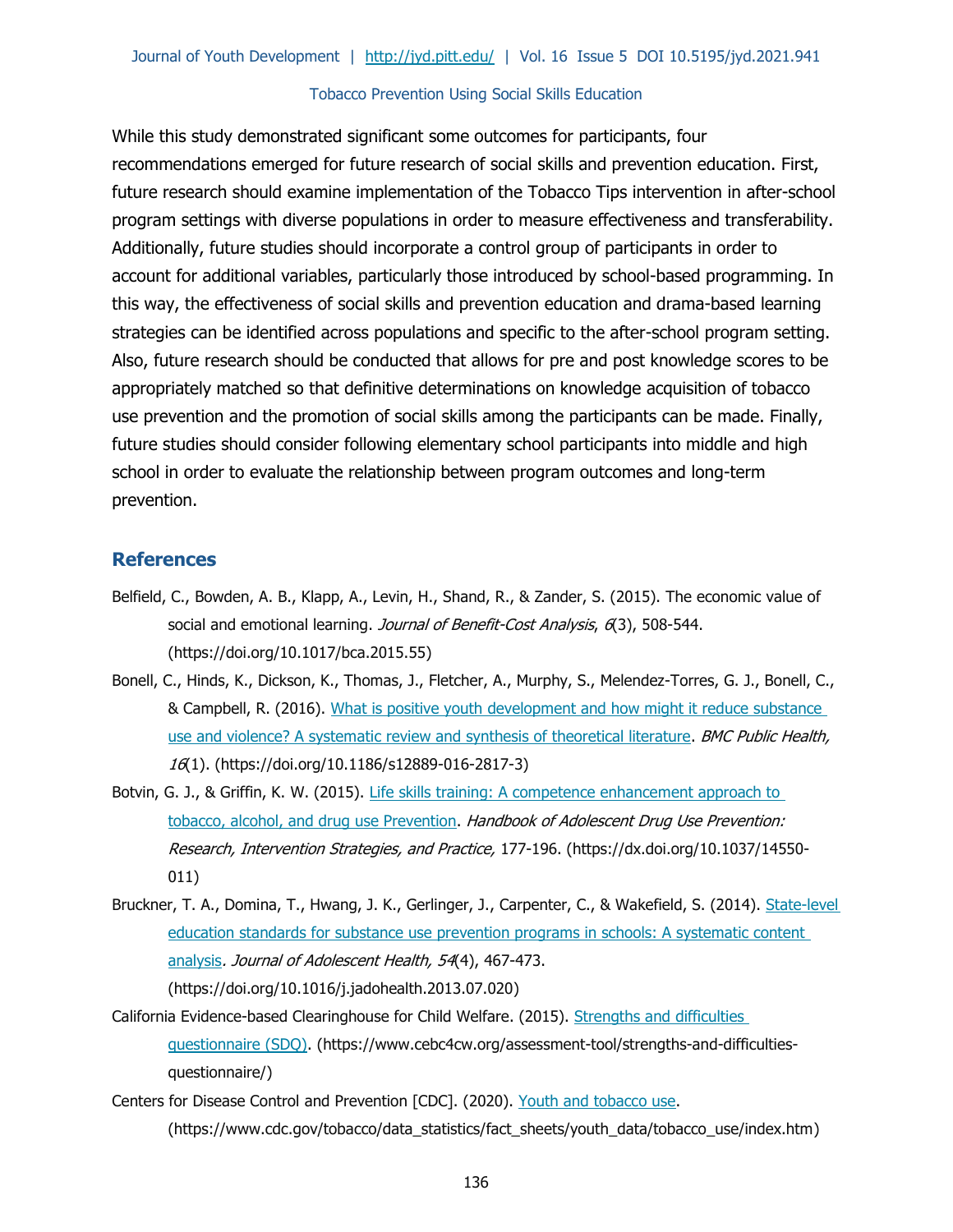Journal of Youth Development | <http://jyd.pitt.edu/>| Vol. 16 Issue 5 DOI 10.5195/jyd.2021.941 Tobacco Prevention Using Social Skills Education

- Curran, T., & Wexler, L. (2017). [School-based positive youth development: A systematic review of the](https://doi.org/10.1111/josh.12467)  [literature.](https://doi.org/10.1111/josh.12467) *Journal of School Health, 87*(1), 71-80. (https://doi.org/10.1111/josh.12467)
- DelGiudice, M. (2017). [Middle childhood: An evolutionary-developmental synthesis.](file://///files.umn.edu/Ext/Share/YD/cbyrne/Kate%20Walker/JYD/Issues/d-2021-winter/08-finalized%20not%20paginated/(https:/doi.org/10.1007/978-3-319-47143-3) In N. Halfon, C. B. Forrest, R. M. Lerner, & E. M. Faustman (Eds.), Handbook of Life Course Health Development, 95-107. (https://doi.org/10.1007/978-3-319-47143-3)
- Duncan, L. R., Pearson, E. S., & Maddison, R. (2018). [Smoking prevention in children and adolescents: A](https://doi.org/10.1016/j.pec.2017.09.011)  [systematic review of individualized interventions.](https://doi.org/10.1016/j.pec.2017.09.011) Patient Education and Counseling, 101(3), 375-388. (https://doi.org/10.1016/j.pec.2017.09.011)
- Dunst, C. J. (2012). [Effects of puppetry on elementary students' knowledge of and attitudes towards](https://files.eric.ed.gov/fulltext/EJ1068591.pdf)  [individuals with disabilities.](https://files.eric.ed.gov/fulltext/EJ1068591.pdf) International Electronic Journal of Elementary Education, 4(3), 451-457. (https://files.eric.ed.gov/fulltext/EJ1068591.pdf)
- Dunst, C. J. (2014). Meta-analysis of the effects of puppet shows on attitudes toward and knowledge of [individuals with disabilities.](https://doi.org/10.1177/001440291408000201) Exceptional Children, 80(2), 136-148. (https://doi.org/10.1177/001440291408000201)
- Faggiano, F., Minozzi, S., Versino, E., & Buscemi, D. (2014). [Universal school-based prevention for illicit](https://doi.org/10.1002/14651858.CD003020.pub3)  [drug use.](https://doi.org/10.1002/14651858.CD003020.pub3) Cochrane Database of Systematic Reviews. Retrieved from: (https://doi.org/10.1002/14651858.CD003020.pub3)
- Harvard University (n.d.) [The Five C's model of positive youth development](http://exploresel.gse.harvard.edu/frameworks/52). (http://exploresel.gse.harvard.edu/frameworks/52)
- Hofmann, S. G., Doan, S. N., Sprung, M., Wilson, A., Ebesutani, C., Andrews, L. A., Curtiss, J., & Harris, P. L. (2016). Training children's theory[-of-mind: A meta-analysis of controlled studies.](file://///files.umn.edu/Ext/Share/YD/cbyrne/Kate%20Walker/JYD/Issues/d-2021-winter/.%20https:/doi.org/10.1016/j.cognition.2016.01.006) Cognition, 150, 200-212. (https://doi.org/10.1016/j.cognition.2016.01.006)
- Imuta, K., Henry, J. D., Slaughter, V., & Ruffman, T. (2016). Theory of mind and prosocial behavior in [childhood: A meta-analytic review.](https://doi.org/10.1037/dev0000140) *Developmental Psychology, 52*(8), 1192-1205. (https://doi.org/10.1037/dev0000140)
- Jamal, A., Gentzke, A., Hu, S. S., Cullen, K. A., Apelberg, B. J., Homa, D. M., & King, B. A. (2017). [Tobacco use among middle and high school students -](https://doi.org/10.15585/mmwr.mm6623a1) United States, 2011-2016. Morbidity and Mortality Weekly Report, 66(23), 587-603. (https://doi.org/10.15585/mmwr.mm6623a1)
- Jenson, J. M., Veeh, C., Anyon, Y., St. Mary, J., Calhoun, M., Tejada, J., & Lechuga-Peña, S. (2018). [Effects of an afterschool program on the academic outcomes of children and youth residing in](https://doi.org/10.1016/j.childyouth.2018.03.014)  [public housing neighborhoods: A quasi-experimental study.](https://doi.org/10.1016/j.childyouth.2018.03.014) Children and Youth Services Review, 88, 211-217. (https://doi.org/10.1016/j.childyouth.2018.03.014)
- Jones, D. E., Greenberg, M., & Crowley, M. (2015). Early social-emotional functioning and public health: [The relationship between kindergarten social competence and future wellness.](https://doi.org/10.2105/AJPH.2015.302630) American Journal of Public Health, 105(11), 2283-2290. (https://doi.org/10.2105/AJPH.2015.302630)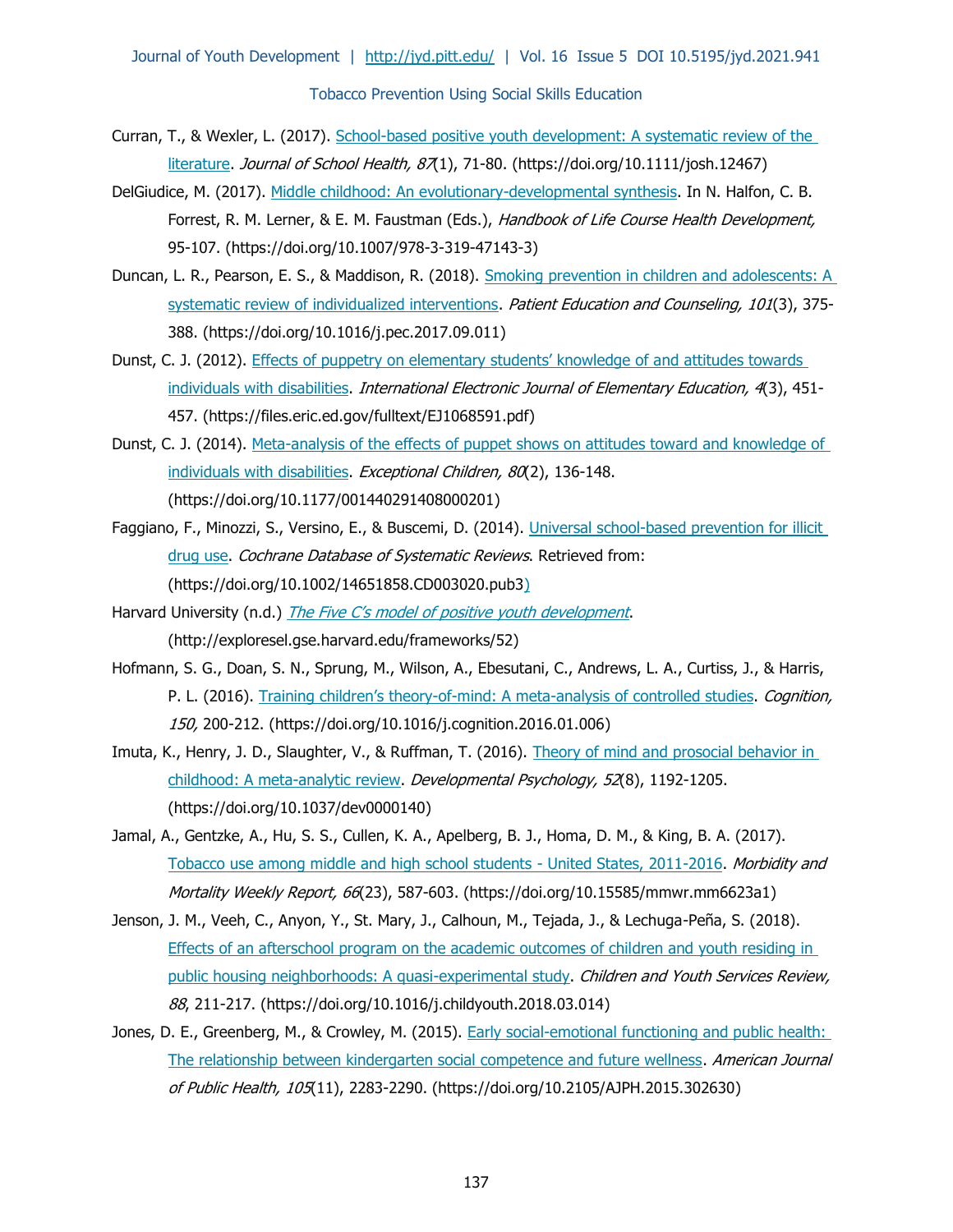- Jones, S., Barnes, S., Bailey, R., & Doolittle, E. (2017). Promoting social and emotional competencies in [elementary school.](https://www.jstor.org/stable/44219021) The Future of Children, 27(1), 49-72. (https://www.jstor.org/stable/44219021)
- Kellam, S. G., Wang, W., Mackenzie, A. C. L., Brown, C. H., Ompad, D. C., Or, F., Ialongo, N. S., Poduska, J. M., & Windham, A. (2014). The impact of the good behavior game, a universal [classroom-based preventive intervention in first and second grades, on high-risk sexual behaviors](https://doi.org/10.1007/s11121-012-0296-z)  [and drug use and dependence disorders into young adulthood.](https://doi.org/10.1007/s11121-012-0296-z) Prevention Science, 15(S1), 6-18. (https://doi.org/10.1007/s11121-012-0296-z)
- Lee, B. K., Patall, E. A., Cawthon, S. W., & Steingut, R. R. (2015). [The effect of drama-based Pedagogy](https://doi.org/10.3102/0034654314540477)  [on PreK-16 uutcomes.](https://doi.org/10.3102/0034654314540477) Review of Educational Research, 85(1), 3-49. (https://doi.org/10.3102/0034654314540477)
- Lee, K. T. H., & Vandell, D. L. (2015). [Out-of-school time and adolescent substance use.](https://doi.org/10.1016/j.jadohealth.2015.07.003) Journal of Adolescent Health, 57(5), 523-529. (https://doi.org/10.1016/j.jadohealth.2015.07.003)
- Leeman, J., Calancie, L., Hartman, M. A., Escoffery, C. T., Herrmann, A. K., Tague, L. E., Moore, A. A., Wilson, K. M., Schreiner, M., & Samuel-Hodge, C. (2015). What strategies are used to build practitioners' capacity to implement community-based interventions and are they effective?: A [systematic review.](https://doi.org/10.1186/s13012-015-0272-7) Implementation Science 10(1). (https://doi.org/10.1186/s13012-015-0272-7)
- Low, S., Cook, C. R., Smolkowski, K., & Buntain-Ricklefs, J. (2015). Promoting social-emotional [competence: An evaluation of the elementary version of Second Step.](https://doi.org/10.1016/j.jsp.2015.09.002) Journal of School Psychology, 53(6), 463-477. (https://doi.org/10.1016/j.jsp.2015.09.002)
- Mercer County Behavioral Health Commission. (2017). Tobacco Tips. Copyright 2017. MCBHC, Inc.
- Onrust, S. A., Otten, R., Lammers, J., & Smit, F. (2016). School-based programmes to reduce and prevent substance use in different age groups: What works for whom? Systematic review and [meta-regression analysis.](https://doi.org/10.1016/j.cpr.2015.11.002) Clinical Psychology Review, 44, 45-59. (https://doi.org/10.1016/j.cpr.2015.11.002)
- Pandey, A., Hale, D., Das, S., Goddings, A., Blakemore, S., & Viner, R. (2018). Effectiveness of universal [self-regulation-based interventions in children and adolescents: A systematic review and meta](https://doi.org/10.1001/jamapediatrics.2018.0232)[analysis.](https://doi.org/10.1001/jamapediatrics.2018.0232) JAMA Pediatrics, 172(6), 566-575. (https://doi.org/10.1001/jamapediatrics.2018.0232)
- Reid-Searl, K., Quinney, L., Dwyer, T., Vieth, L., Nancarrow, L., & Walker, B. (2017). Puppets in an acute [paediatric unit: Nurse's experiences](https://doi.org/10.1016/j.colegn.2016.09.005). Collegian, 24(5), 441-447. (https://doi.org/10.1016/j.colegn.2016.09.005)
- Sancassiani, F., Pintus, E., Holte, A., Paulus, P., Moro, M. F., Cossu, G., Angermeyer, M. C., Carta, M. G., & Lindert, J. (2015). [Enhancing the emotional and social skills of the youth to promote their](https://doi.org/10.2174/1745017901511010021)  wellbeing and positive development: A systematic review of universal school-based randomized [controlled trials.](https://doi.org/10.2174/1745017901511010021) Clinical Practice & Epidemiology & Epidemiology in Mental Health, 11(1), 21-40. (https:/[/doi.org/10.2174/1745017901511010021\)](https://doi.org/10.2174/1745017901511010021)